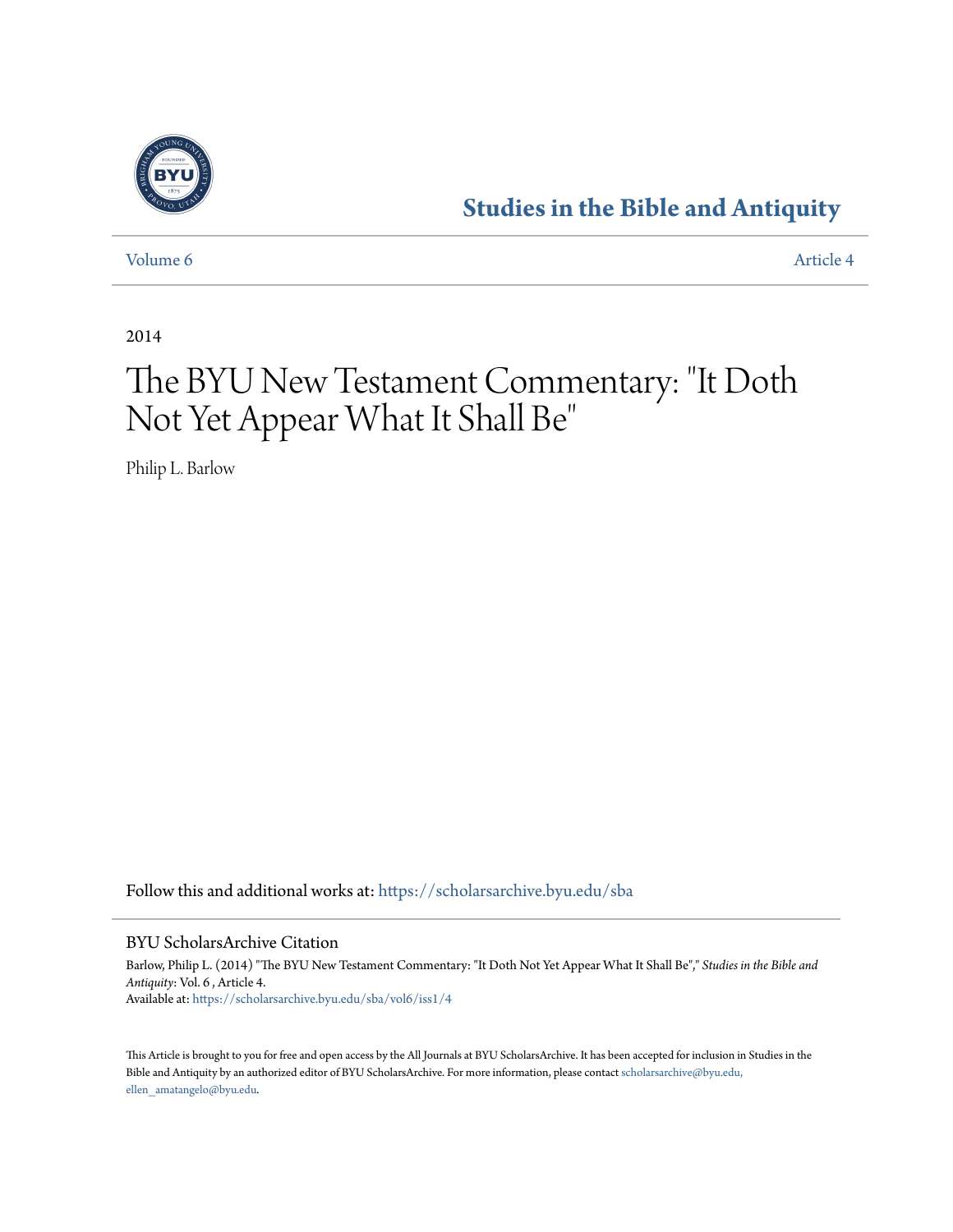# **Roundtable: The BYU New Testament Commentary**

# The BYU New Testament Commentary: "It Doth Not Yet Appear What It Shall Be $"$ <sup>1</sup>

## *Philip L. Barlow*

Despite harboring an anti-intellectual strand, the Mormon people have fashioned a rich intellectual heritage for a movement so young and religiously lay oriented. Latter-day Saints are also a "People of the Book" if ever there was one—devoted to not one, but four collections of scripture. Remarkably, this vibrant culture has yet to produce an estimable commentary on the Bible, which Apostle James Talmage characterized, in a treatise of quasi-canonical influence for most of the twentieth century, as "the foremost of her standard works, first among the books which have been proclaimed as her written guides in faith and doctrine."2 Various LDS authors have offered devotional contributions and doctrinal declarations, but no deeply informed and comprehensive

<sup>1.</sup> See 1 John 3:2. While the judgments and questions that follow are strictly my responsibility, I am grateful to diverse biblical scholars over the years who have, sometimes inadvertently, stimulated my thinking about the Bible and the prospects of a professional-quality Mormon commentary. Examples include Grant Adamson, Clifton Black, David Cassel, Kent Jackson, Mike Pope, and Chad Quaintance.

<sup>2.</sup> James E. Talmage, *Articles of Faith*, rev. ed. (1984; Salt Lake City: Deseret Book, 1990), 214. Under the initiating influence of President Ezra Taft Benson, the church has since the 1980s elevated the place of the Book of Mormon in its canon.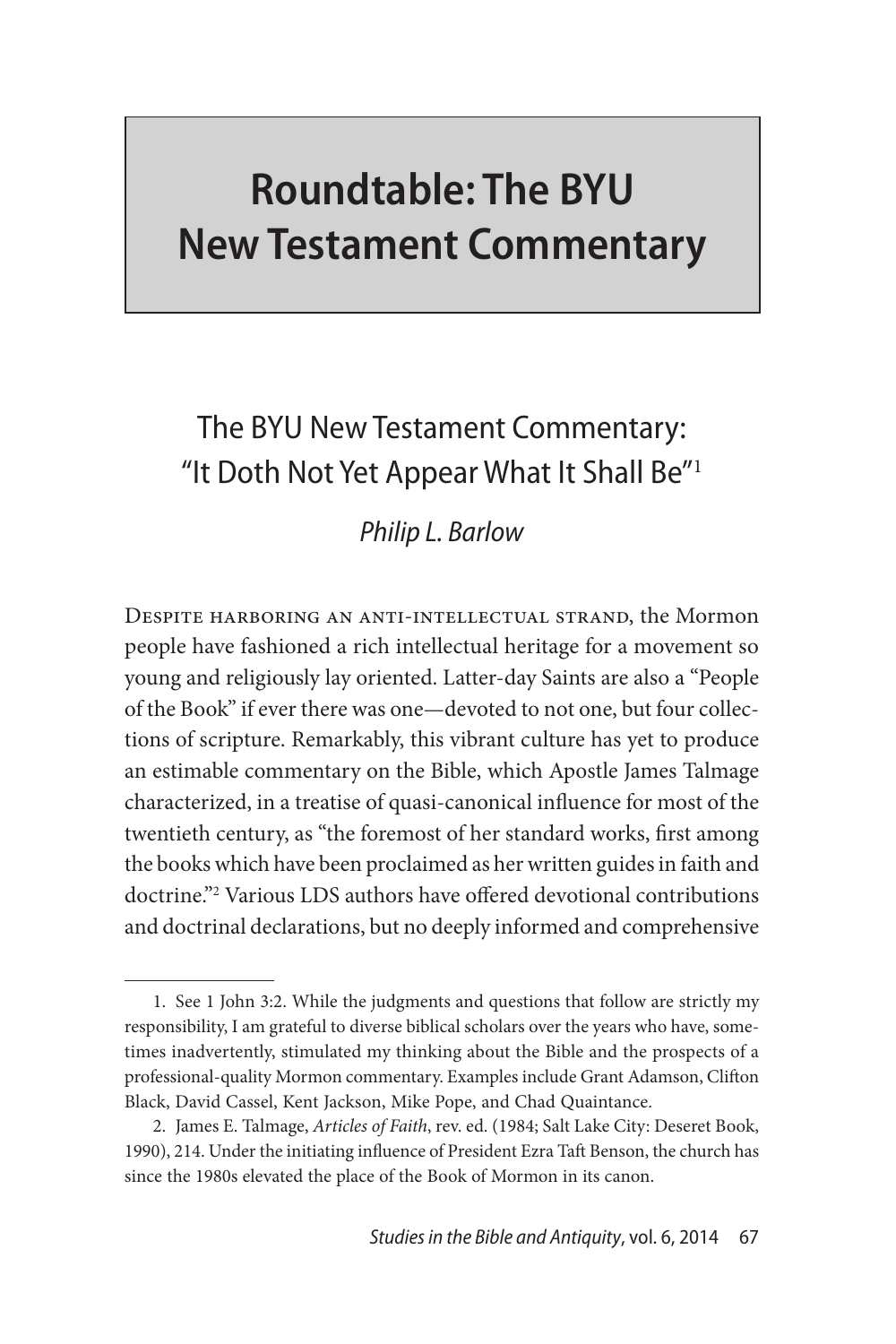treatment from within the movement has emerged comparable to the best that exists in older traditions. This is a cavernous absence.

Glad tidings, then, that scholars centered at Brigham Young University seek to address this lack by initiating the multivolume BYU New Testament Commentary. The series aspires in the coming years to "combine the best of ancient linguistic and historical scholarship with Latter-day Saint doctrinal perspectives." It will examine each New Testament book "almost word by word, exploring relationships between the New Testament and the Book of Mormon, the Doctrine and Covenants, and the Pearl of Great Price."<sup>3</sup> The project has been under development for more than a decade. Two volumes have now appeared in electronic form, with plans for hardcover editions: Richard D. Draper and Michael D. Rhodes, *The Revelation of John the Apostle*, and S. Kent Brown, *The Testimony of Luke.* Other contributions slated to appear are John W. Welch on Matthew; Julie M. Smith, Mark; Eric Huntsman, John; Andrew Skinner and John Welch, Acts; Richard Draper and Michael Rhodes, 1 and 2 Corinthians and Hebrews; and John Welch and Brent J. Schmidt, 1 Peter, 2 Peter, and Jude. Assignments for the remaining canonical books remain to be finalized. The project's steering committee intends not to impose a uniform framework on authors of the respective books, so we may anticipate a variety of approaches. Indeed, the organizers reserve the option of sponsoring more than one scholarly volume on individual New Testament books, following a precedent set by the well-regarded Anchor Bible Series, so we may plausibly consider an explicit range of judgments on shared topics as well. The preliminary volumes do interact somewhat with the up-to-date critical edition of the Greek text and mainstream biblical scholarship. The commentary will expose more Latter-day Saints than heretofore to modern scholarship beyond the confines of LDS tradition, thereby helping them better understand that to which they are devoted.

In addition to thinking about the forthcoming series as a whole, this essay calls occasionally upon Kent Brown's treatment of Luke. Brown

<sup>3.</sup> See the commentary website: http://www.byunewtestamentcommentary.com/ welcome/.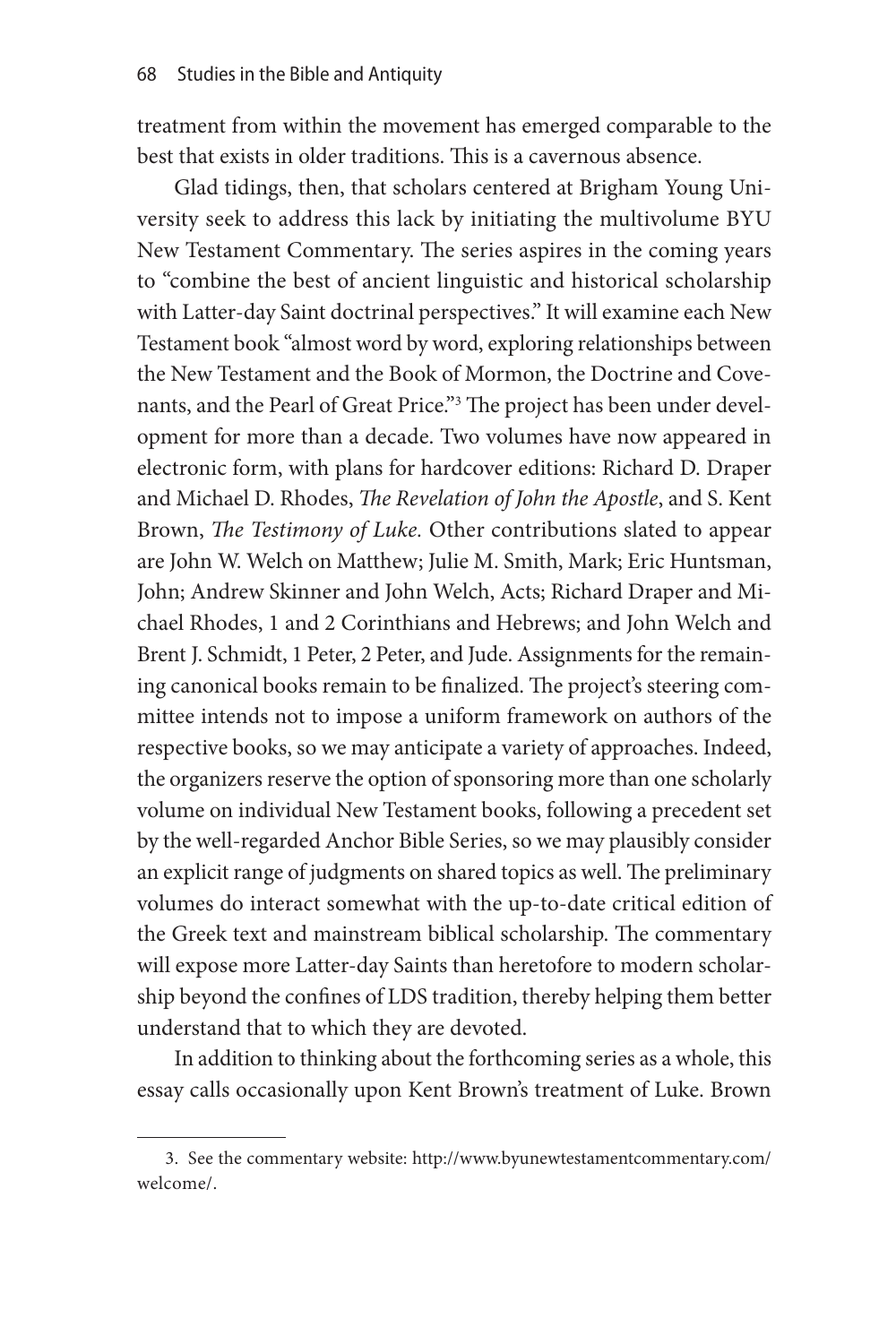is a Mormon neo-pioneer, trained as a New Testament scholar with a PhD from Brown University, followed by a respected career at BYU. His commentary's organization makes his work approachable. His prose is lucid, lean, and readable—not virtues one takes for granted among sophisticated scholars. The author's arguments are readily followed. His volume will prove user-friendly to a general audience and offers fresh angles of vision and multiple insights. Experts will provide the full review and credit that Brown's work warrants. In what follows I will merely call upon it incidentally to illustrate debatable issues that may prove relevant to the series as a whole.

It is possible that the forthcoming commentary presages a historic season when Mormon writers might contribute informed and distinctive perspectives to the wider world of biblical scholarship, as they have done in history, business, science, and other spheres. The commentary may also elevate the culture of Latter-day Saints who take prophetic utterance seriously, for "the past is a foreign country"; the New Testament does not interpret itself. Its construal profoundly, often unconsciously, colors how other scriptures and the messages of modern leaders are formed and heard. Do-it-yourself readings of scripture have a long tradition, especially in America's egalitarian culture where citizens treasure the right to understand and worship—or not—according to the dictates of their own conscience. But neither faith nor skepticism nor citizenship is well served by garbling the rights of conscience and democracy to mean that "my ignorance is just as good as your knowledge."4 And the best scholarship is not, as it is commonly misunderstood to be, an exercise in esoteric minutiae. It has the capacity to illuminate the very nature of scripture and what can be known of the documents, events, and orientation of those who shaped the thought, faith, and practice of Christianity as it formed. The prospect of a competent, first-rate commentary that opens up the revolutionary, first-century Christian world and that utilizes and adds to the most persuasive, evidence-based scholarship, while respecting Mormon faith, is welcome, overdue, and potentially consequential.

<sup>4.</sup> Isaac Asimov, "A Cult of Ignorance," *Newsweek*, January 21, 1980, p. 19.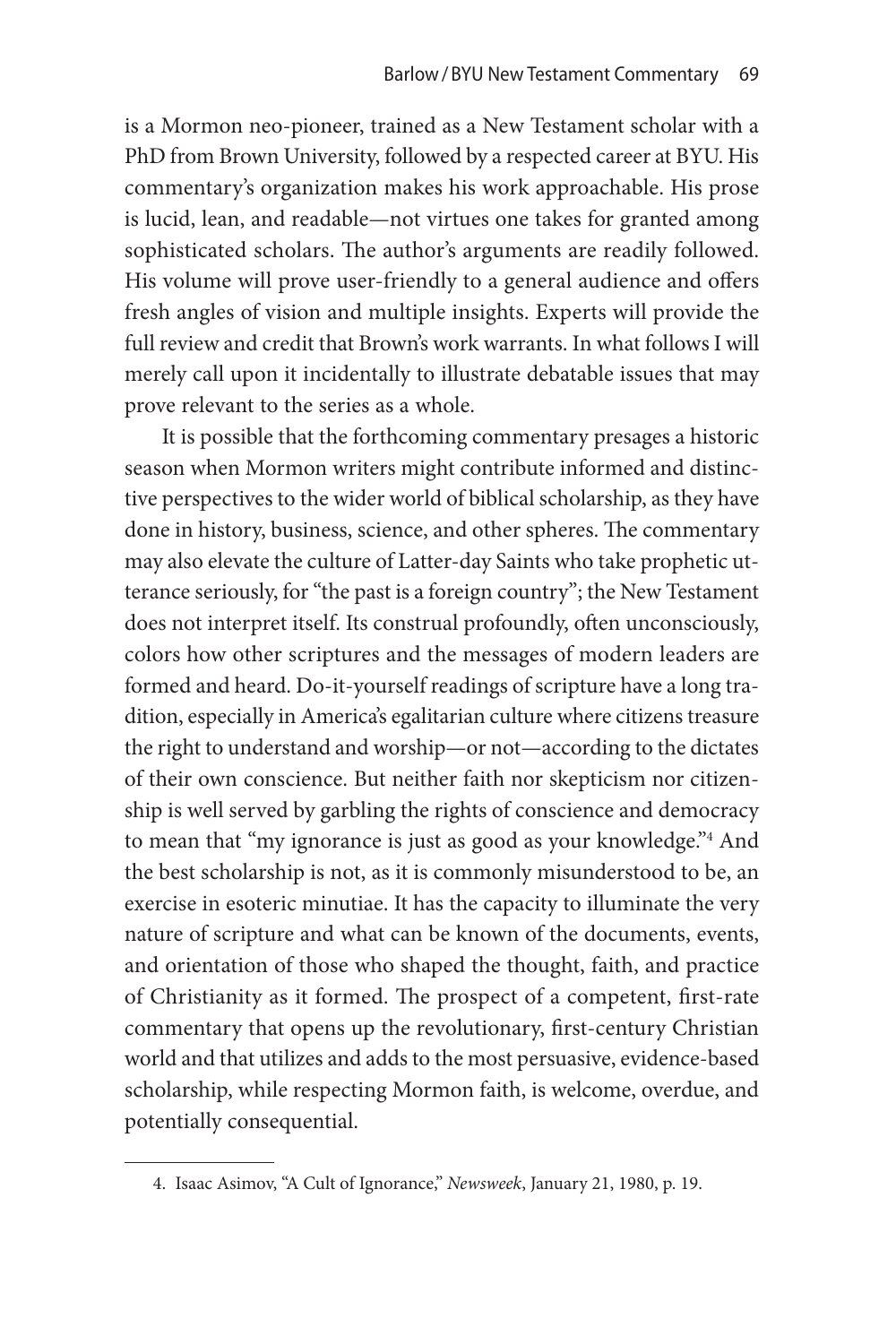How to accomplish this is less obvious. Faith and scholarship, mind and spirit, head and heart, revelation and reason, intellectuals and church leaders, freedom and loyalty—these pairings harbor natural tensions, like justice and mercy, both inside and outside of Mormonism. Their ends, essence, and methods are not identical. Yet while tension is not always comfortable, it need not imply irremediable conflict or contradiction. We attempt to minimize friction when lubricating our cars' engines but to employ it when steering and braking. Tension between opposing forces is what holds effective systems in place, as with the centripetal and centrifugal forces at play in an atom, our solar system, and our galaxy. How, then, shall we make inevitable tension our ally?

The task the commentators have set for themselves is formidable, the stakes for Mormon consciousness are high, the moment for making a constructive difference is opportune, and the volumes remain pliable (in that few of them are published and none yet is cast in hard copy). Given all this, what follows is an act of sympathetic reconnaissance. Were I to imagine myself a consultant to the steering committee of the incipient commentary, what crucial questions ought I pose to myself and to the committee to encourage the enterprise to succeed? We should welcome and address the hardest and most important questions we can conjure before the books take final form. If we don't get this right, the will and resources to try anew might not be gathered for a very long time. Advisors to the Willie and Martin handcart companies, like those to all faithful migrants about to launch an essential but dangerous journey by land or by sea, would be culpable if they did not probe as rigorously as possible in planning and execution.

It happens that this imagined consultant is a believing, practicing Latter-day Saint. As such, I gauge that our reconnaissance will be more secure if we seek the additional input of respected and respectful scholars who are not Latter-day Saints. We are poorly served if our thinking is too inbred or if we hear only what we want to be told by people who defer to us, think like us, and share our assumptions. Our very faith and hopes betray us if they numb us to relevant evidence and challenge.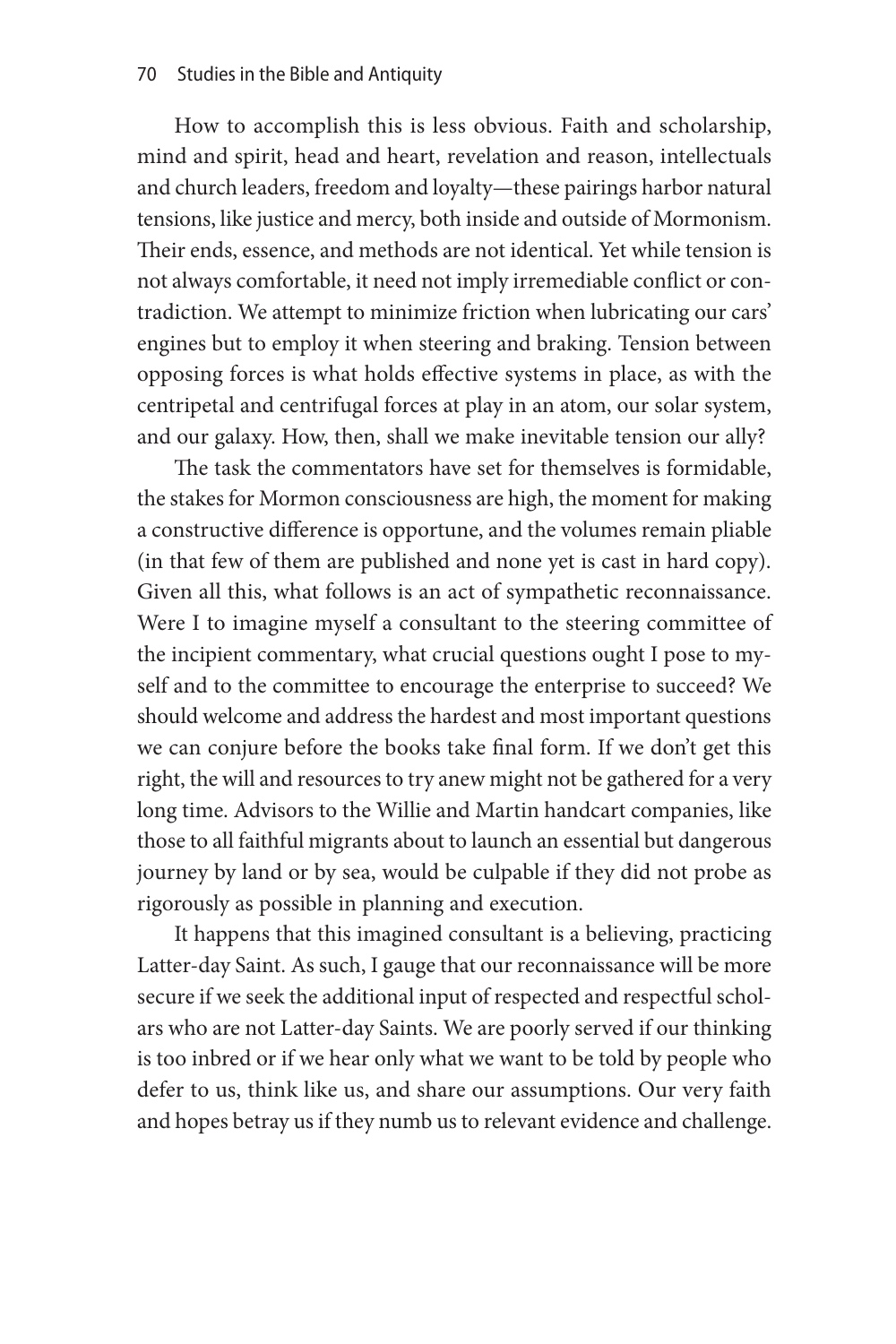#### Questions I would pose to myself

#### *What is the primary purpose of the commentary?*

People use the Bible variously. Primary emphases among Protestants include doctrinalism (urging intellectual assent to certain tenets); pietism (devotion, personal solace, or spirituality); moralism (the Bible as sourcebook for personal ethics); and culturalism (stimulus and guidance for cultural transformation or for interpreting culture).<sup>5</sup> Additional inclinations include seeing the Bible as literature, as predictive prophecy, as inspired history, or as a collection of primary sources depicting the historical evolution of ancient peoples and the eventual formation, along with the influence of classic Greece and Rome, of Western society. Had we space, we could consider scripture's regulatory role, its hortatory or oracular functions, its use as a weapon against religious rivals or, in Judaic tradition, as the simpler basis for more sophisticated layers of commentary comprising the Talmud.

Shall the forthcoming BYU commentary incline in one or more of these directions? Or in other directions yet, such as arguing for the seamless links of the New Testament, except where mistranslated, to the conceptions, organization, and authority of the Book of Mormon and the modern church?

The aims of the series might be explained more thoroughly than in the preliminary volumes, especially concerning scholarly methods pursued and the intended audience. Are the volumes to be (1) historical-critical studies, (2) histories of how the scriptures have been received by others, or (3) theologically and devotionally centered? Each requires distinct rules of engagement well established in biblical and related scholarship. The first of these might preclude use of modern LDS scripture, for instance, while the latter two may not. If the commentary aspires to contribute in all these spheres, this entails challenges lest the work devolve into a

<sup>5.</sup> Richard Mouw, "The Bible in Twentieth-Century Protestantism: A Preliminary Taxonomy," in *The Bible in America: Essays in Cultural History*, ed. Nathan O. Hatch and Mark A. Noll (New York: Oxford University Press, 1982), 139–62.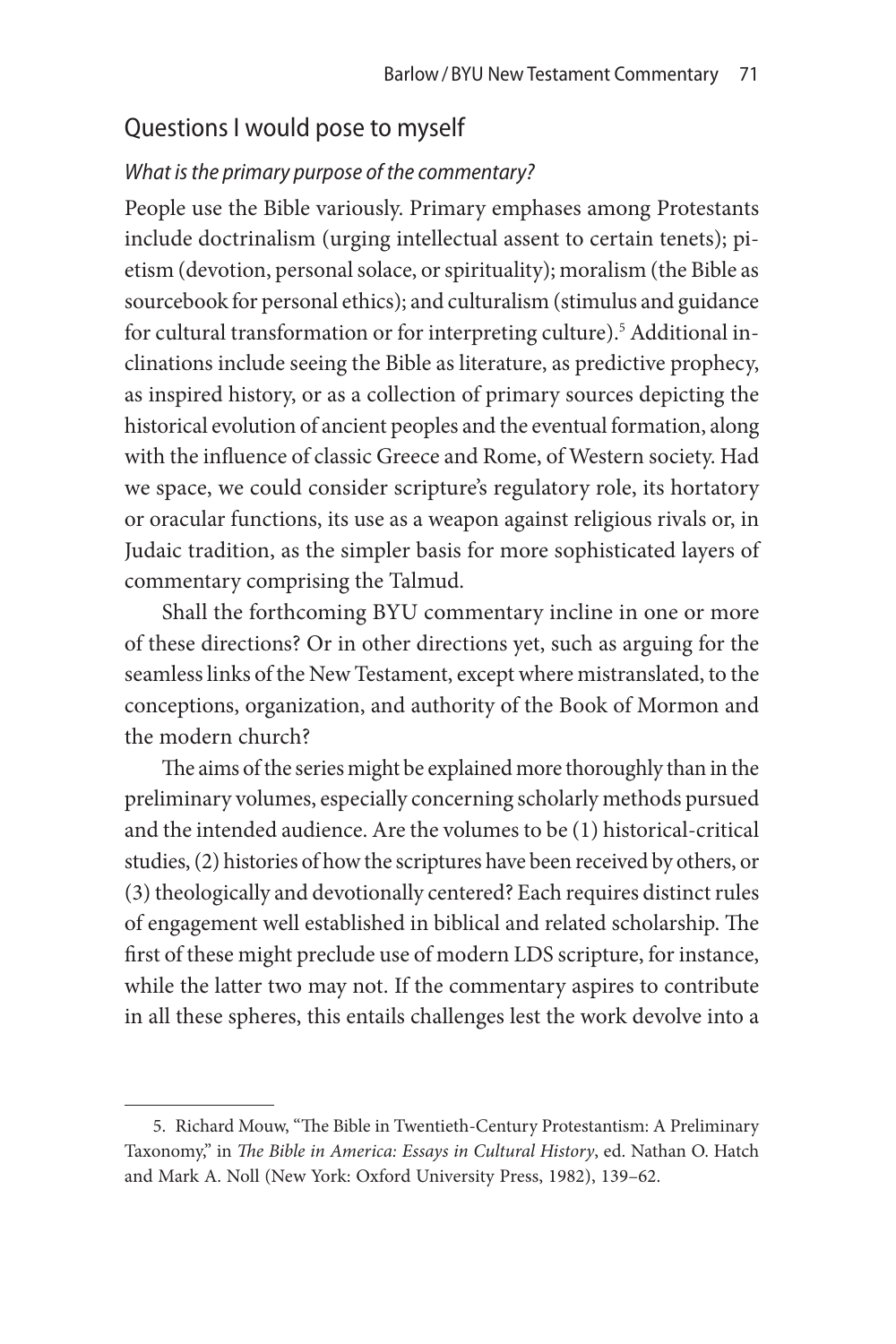methodological jumble. A change in the present format might facilitate prevention of that, as we will see below.

A more developed rationale for the volumes might prove helpful. Are the volumes intended to raise the profile of LDS biblical scholarship or to make a contribution in the field of biblical studies? If the latter, the books will need to hew to the same standards that scholars of other persuasions are held to and might be accomplished by Mormon scholars contributing to already established commentaries outside the Mormon world.

Does the series intend to increase the familiarity of church members with critical study of the New Testament? Many excellent introductions to the New Testament and to the Bible already exist. The express needs of a Mormon audience requiring their own commentary might helpfully spell out the commentary's intent, while keeping in mind problems noted in this essay associated with simply "harmonizing" ancient and modern revelations.

If the need is construed as more uniquely pastoral—for example, to help church members understand and address issues raised by biblical scholarship—such issues might better be laid out not by adopting a posture in loco parentis but by conveying the information readers need to weigh the options.

## *Can we assemble the right team of scholars for the large task of combining "the best of ancient linguistic and historical scholarship with Latter-day Saint doctrinal perspectives"?*

The ultimate answer to this query will be the quality of the finished products. Yet the question, while sensitive, is essential to pose while the project remains malleable. Before responding, I should disclose that I know and admire a number of the contributors to the series who are already on board: capable people in multiple domains who have taught me significant things. More than one is intellectually exceptional. Other reviewers, more distant from the authors, should and inevitably will add their assessments in the future.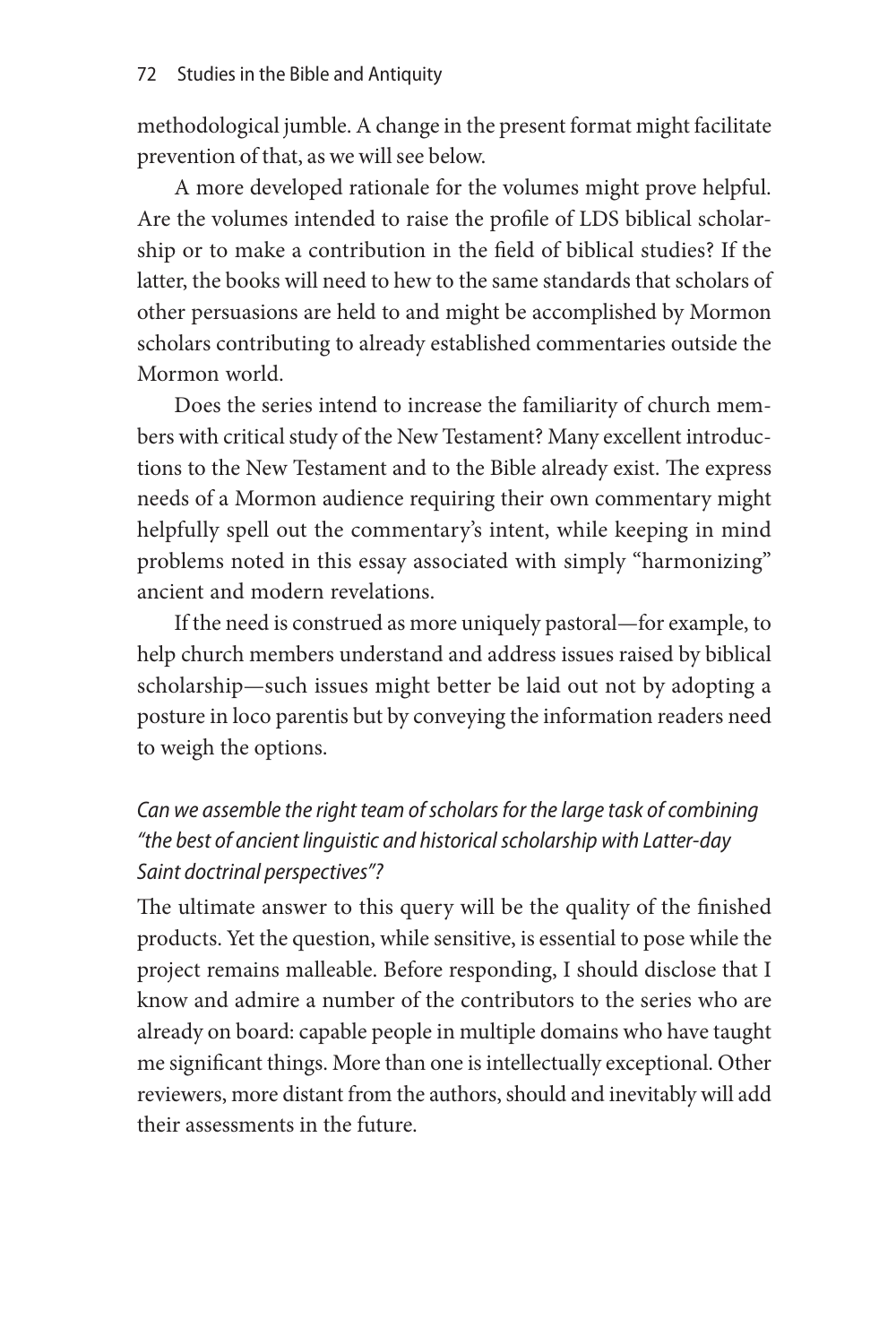The series website points out that the scholars designated to produce the commentary have backgrounds, collectively, in "early Christian history, prophetic and apocalyptic literature, Greek and Latin languages and literatures, Roman religion and history, Jewish religion and history, including the Dead Sea Scrolls, and ancient law."6 This impressive array of the scholars' fields of expertise is sure to strengthen the commentary.

The website, however, does not list a board of reviewers to critique the volumes before publication. Perhaps review is presently accomplished ad hoc by individual authors or pursued internally by the steering committee or by some other means. Yet despite their various strengths, scarcely any of the steering committee members and the scholars so far identified are trained at the doctoral level as New Testament specialists. With few exceptions, the writings each author lists on the commentary's website do not appear in peer-reviewed journals and presses esteemed in the field of New Testament studies. Instead, the listed scholarship is published predominantly in popular, devotional, or scholarly venues ultimately owned by the Church of Jesus Christ of Latter-day Saints. The site's separate and more general bibliography (labeled both as "full" and "selected") lists well over 500 items, but virtually all are published in similar venues, including devotional pieces by church members and leaders. This by no means precludes the scholarship in any given case from being accurate and valuable. But paucity of publications in external journals and presses does put the enterprise at risk of being or seeming intellectually and theologically too cozy, too remote from the give-and-take rigors encouraged by peer review and participation in the wider conversation among recognized specialists.

The question, then, is whether the participating scholars and steering committee already involved in the BYU commentary should consider pooling their talents and efforts with those of additional people who contribute to the wider professional field. Some of the external reviewers, at least, might well include scholars outside of LDS circles. Even if additional contributors were limited to scholars with LDS affiliation, perhaps the commentators would enjoy broader vision if more were

<sup>6.</sup> http://www.byunewtestamentcommentary.com.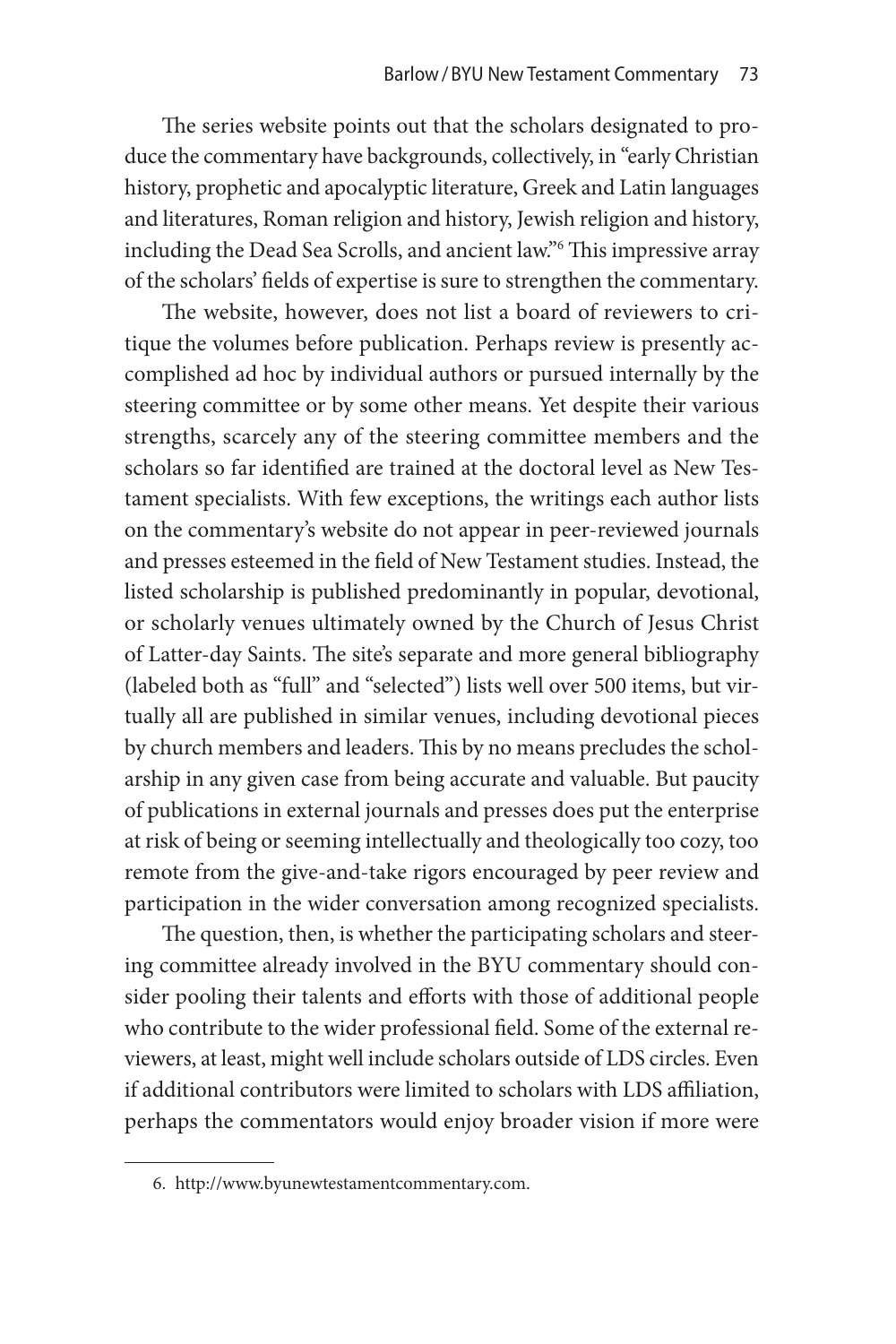solicited from outside BYU to complement the considerable resources there. Laudably, the commentary's officials informally indicate that other interested scholars are welcome to inquire about getting involved.

A related question presents itself: Among the participating scholars who demonstrably *are* trained in New Testament studies at a professional level, to what degree will they engage the up-to-date work of the most influential authorities? The bibliography of the electronic version of the commentary on Luke by the very capable Kent Brown, for instance, lists more than fifteen books and commentaries on Luke (all in English). These are cited hundreds of times in the course of Brown's commentary, demonstrating a welcome and ample involvement with reputable scholars. What is lacking is any mention, even in disagreement, of some of the most important contemporary scholarship on Luke, including what is broadly considered the preeminent current authority: François Bovon's three-volume Hermeneia commentary (2002–12), along with Bovon's indispensable 600-page review of Lukan scholarship during the past half century. Might Professor Brown consider using Bovon as a central interlocutor in a hard-copy version of his commentary?

#### *Have we got the right name for the series?*

The impulse to adopt BYU's name in the commentary's working title is understandable. Most of the participating authors for scheduled volumes are or have been employed at BYU, and the university has supported their work on the volumes. To what extent, however, will using the university's name in the series suggest to readers its imprimatur, despite the disclaimer on the title page? A number of faculty at BYU with training in biblical studies are not part of the project for various reasons, and the public may wrongly infer their endorsement from the title. Similarly, one wonders if this title intends to signal the approval and sponsorship of its publisher, BYU Studies, in a sense analogous to Oxford University Press issuing the *Oxford Companion to the Bible.*  There is a difference between the endorsement implied by a series called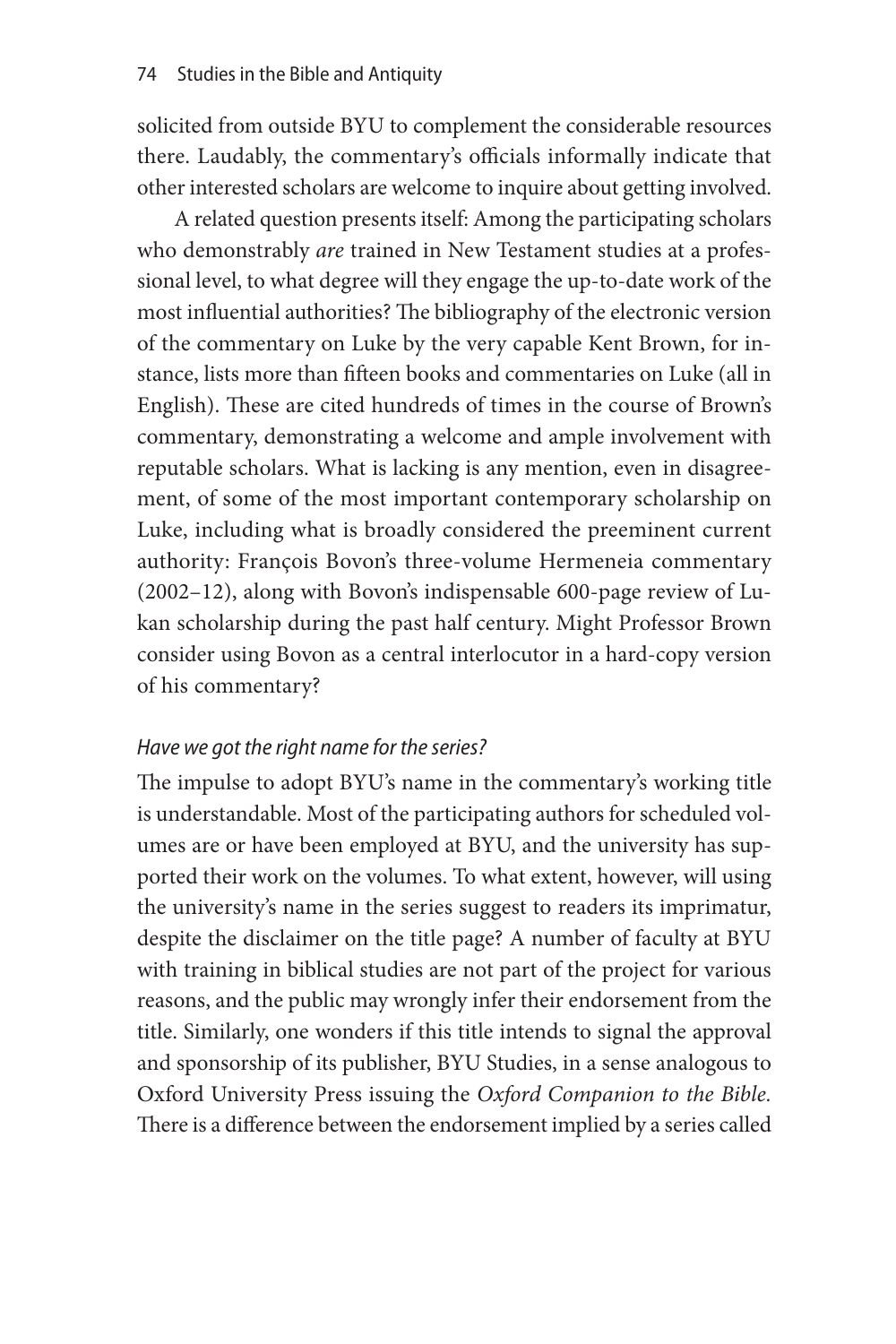BYU New Testament Commentary and one labeled BYU *Studies* New Testament Commentary.

#### *What will the project's philosophy of interpretation be?*

Joseph Smith Jr.'s statement in an 1842 letter is now taken as scripture among Latter-day Saints: "We believe the Bible to be the word of God as far as it is translated correctly" (Article of Faith 8). This embrace of biblical as well as of modern revelation has been reflected in Mormon tradition ever since. But what does Smith's statement actually mean when his followers engage scripture?

The faith's founding prophet spoke often of things that had been taken from or added to the original texts that would come to form the Bible. Hence, in his understanding, the texts were corrupted not merely by periodic errors of translation, but also by imperfect *transmission*. Our required hermeneutic in construing Smith's words, as well as in construing the scriptures themselves, is at once rendered more complex than first appears.

Other questions quickly accrue. Did Joseph Smith mean to suggest that the correctly transmitted and translated portions of the Bible represent the very *words* of God, so that we properly lift each word or verse or passage to assemble correct doctrine? Or did he mean something else—perhaps that the canonized collection as a whole conveys the *word*  of God: God's message, intent, thrust?

In an effort to honor God's word, is one required to embrace the accuracy of biblical explanations of various place-names that linguistic experts find to be folk etymologies? Can we be sure that God was the power that prompted two bears to emerge from the woods to tear up forty-two young people who had mocked Elisha's bald head (2 Kings 2:23–25)? Or that God slew Uzzah on the spot for trying to steady the sacred ark that he found precariously shaking on oxen's backs in transport (2 Samuel 6:6–7)? Or that God's will and words are well conveyed in many Proverbs that seem vengeful and self-concerned? That the author of 1 John 2:18 was correct in proclaiming the world's end times to be upon his contemporaries? These are small and simple quandaries,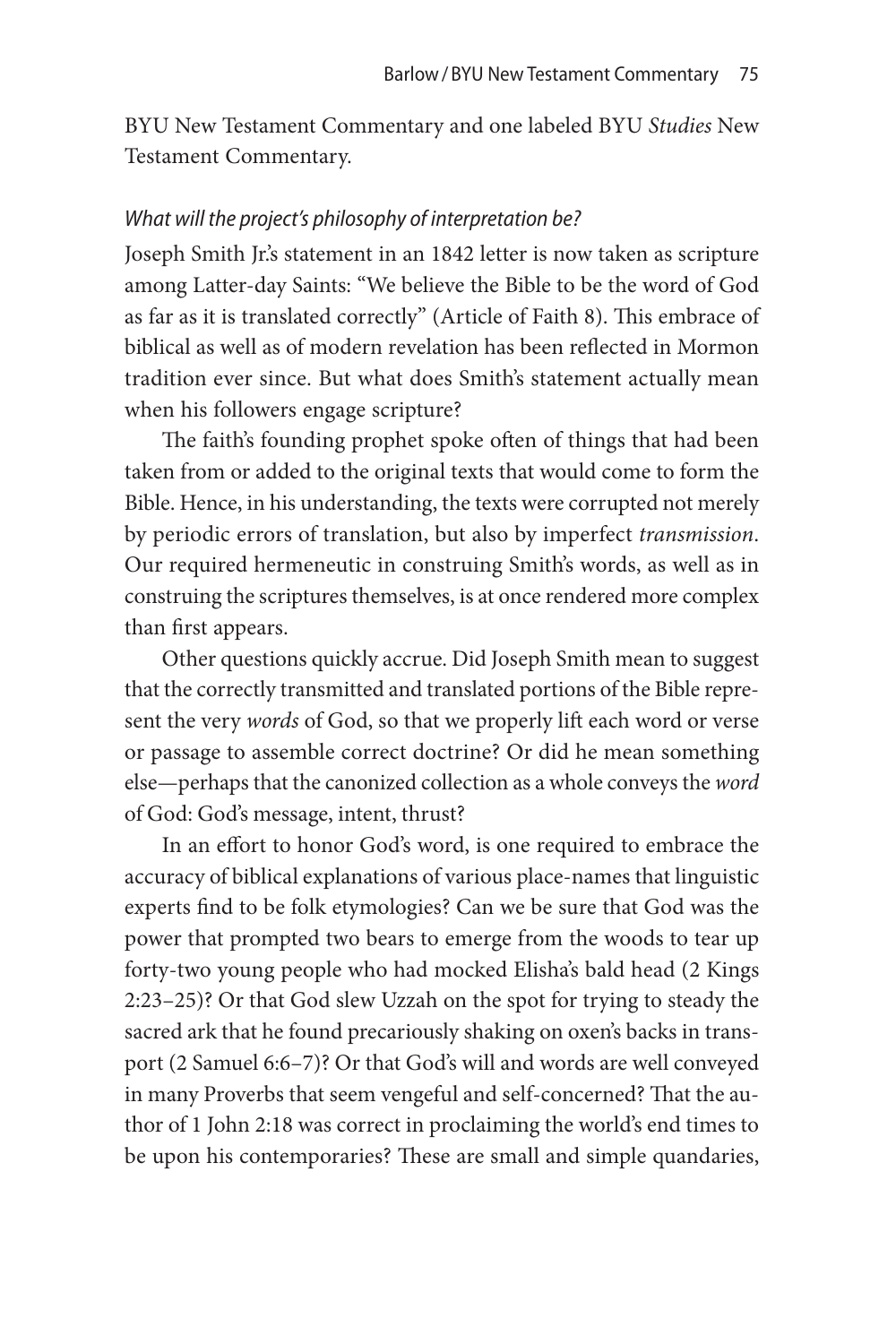but they are of the sort that require an explicit hermeneutic in our prospective commentary.

#### *On what version of the Bible should the commentary be based?*

The theological and cultural contexts of modern Mormonism and of BYU condition the project's paradigm on this basic front as well as others. For example, the project's steering committee, in the interest of accuracy and clarity, might have chosen to produce a fresh translation, in twenty-first-century prose, based on the current critical edition of the Greek manuscripts, leaving the venerable and antique King James Version to history or to devotional settings. Understandably and presumably, the committee felt obligated to use the KJV because of the church's commitment to this version, which has deepened in the past half century. Despite other attempts at explanation over the years, the core of this commitment is perhaps the style of the Book of Mormon's narrative.7 This style resulted from Joseph Smith's then-appropriate nineteenth-century approximation of seventeenth-century Jacobean English while translating the thought of first-millennium Hebrews (bc and AD) who had adopted an evolved version of ancient Egyptian script. Successor prophets have been reluctant to recast into contemporary English Smith's original translation of the gold plates, and loath as well to strain the tether between this Shakespearean-era prose and the church's current English Bible of choice. Many of Smith's concepts in the minds of his followers attach deeply to King James phrasings with which he was working (for example, "dispensation of the fulness of times," as though this is a defined and consummating epoch among other divinely foreseen epochs rather than "when the times reach their fulfillment"; Ephesians 1:10 NIV). Hence the modern church's retention of the KJV.

Conversely, the BYU commentators might have spared themselves the enormous labor of a fresh translation of the Greek, retaining only

<sup>7.</sup> The evolution of the King James Version from the common but by no means exclusive version in early Mormonism to the official version of recent decades is treated in chapter 5 and on pages xliv–xlvii in the updated edition of Philip L. Barlow, *Mormons and the Bible* (Oxford: Oxford University Press, 2013).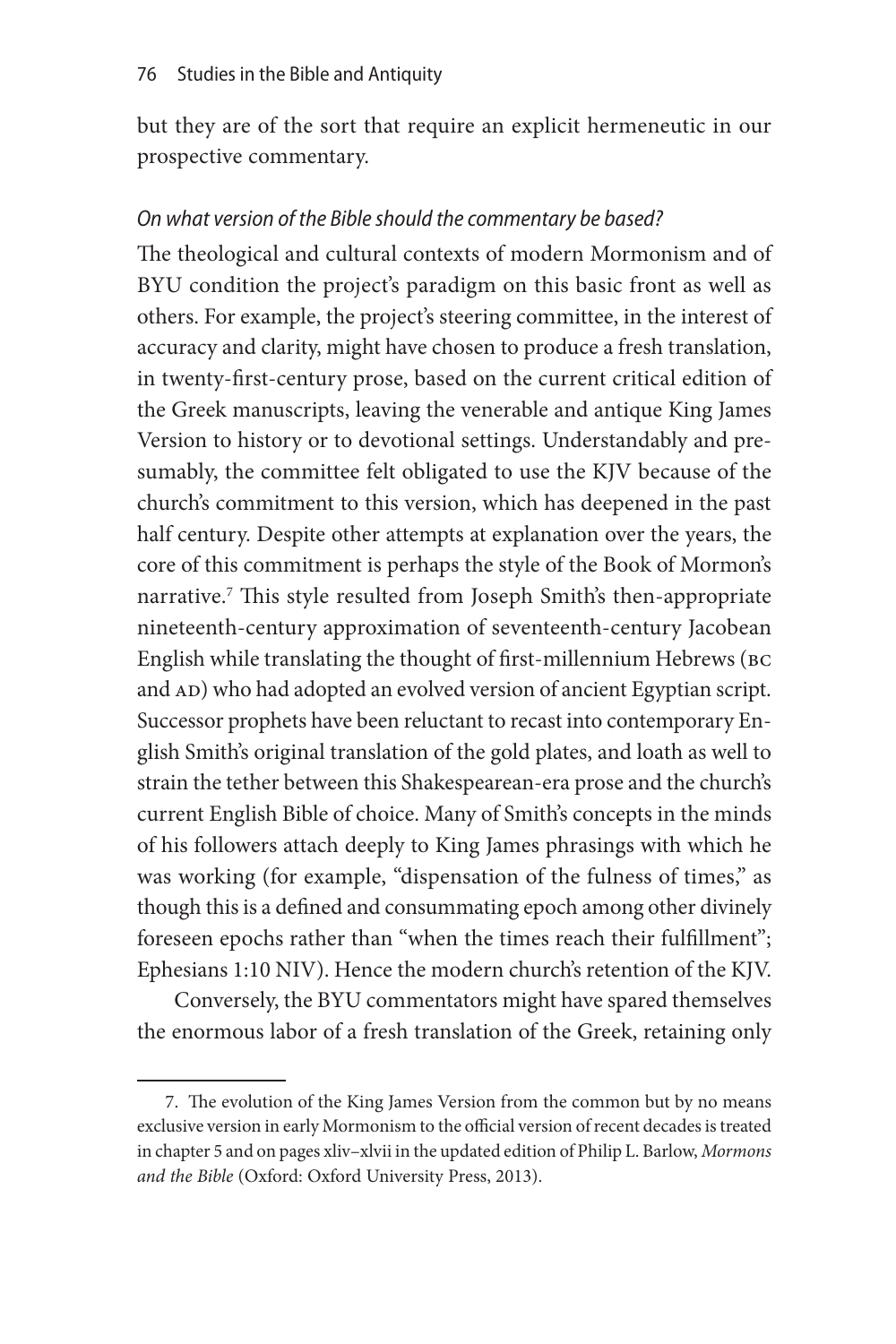the official LDS English Bible as the text on which they comment. This would have constrained the credibility of the commentary as a serious contemporary product in the eyes of the wider guild of New Testament scholars, making the commentary seem a somewhat parochial, sectarian affair rather than a rigorous contribution to contemporary biblical scholarship with an LDS inflection.

Addressing this implicit dilemma, the BYU scholars opted to include both the KJV *and* a fresh translation, a promising solution offering a bridge between LDS tradition and modern scholarship. Even granted this decision, however, the force of tradition or of perceived ecclesiastical sway may color the result. Kent Brown includes the expected new translation of Luke's Greek (accomplished by Eric Huntsman and based on the 2012 critical edition of the Nestle-Aland *Novum Testamentum Graece*) but then submerges it to secondary status: "This commentary rests on the language of the King James Translation of the Bible. This text is the standard for English-speaking members of the Latter-day Saint faith. All discussions begin with this translation." The new translation was prepared "to illustrate how a Greek text can be understood a little differently and how it can be rendered into modern English. . . . The elegance of the latter translation does not rise to the level of the KJV—no English translation does—but it serves as a guide to readers when passages seem difficult to grasp."

This substantively understates the significance of four centuries of advances in establishing a Greek text more nearly approximating what was originally written. This approach also implies that elegance trumps accuracy as a criterion for the Bible we should study, an argument that many earlier Latter-day Saints disdained for fear of gilding the lily of "the simple language of the fishermen of Galilee." (Luke, we should note, was likely not a fisherman, and he wrote good Greek. Mark's Greek, by contrast, is primitive, and modern ears hear distortion to the extent that they take it as elegant when cast in the King James style.) As a whole, the submersion of the new translation leaves us to wonder which would be better: to have a commentary on the Greek text of Luke as best reconstructed in the current critical edition or, instead, a commentary on a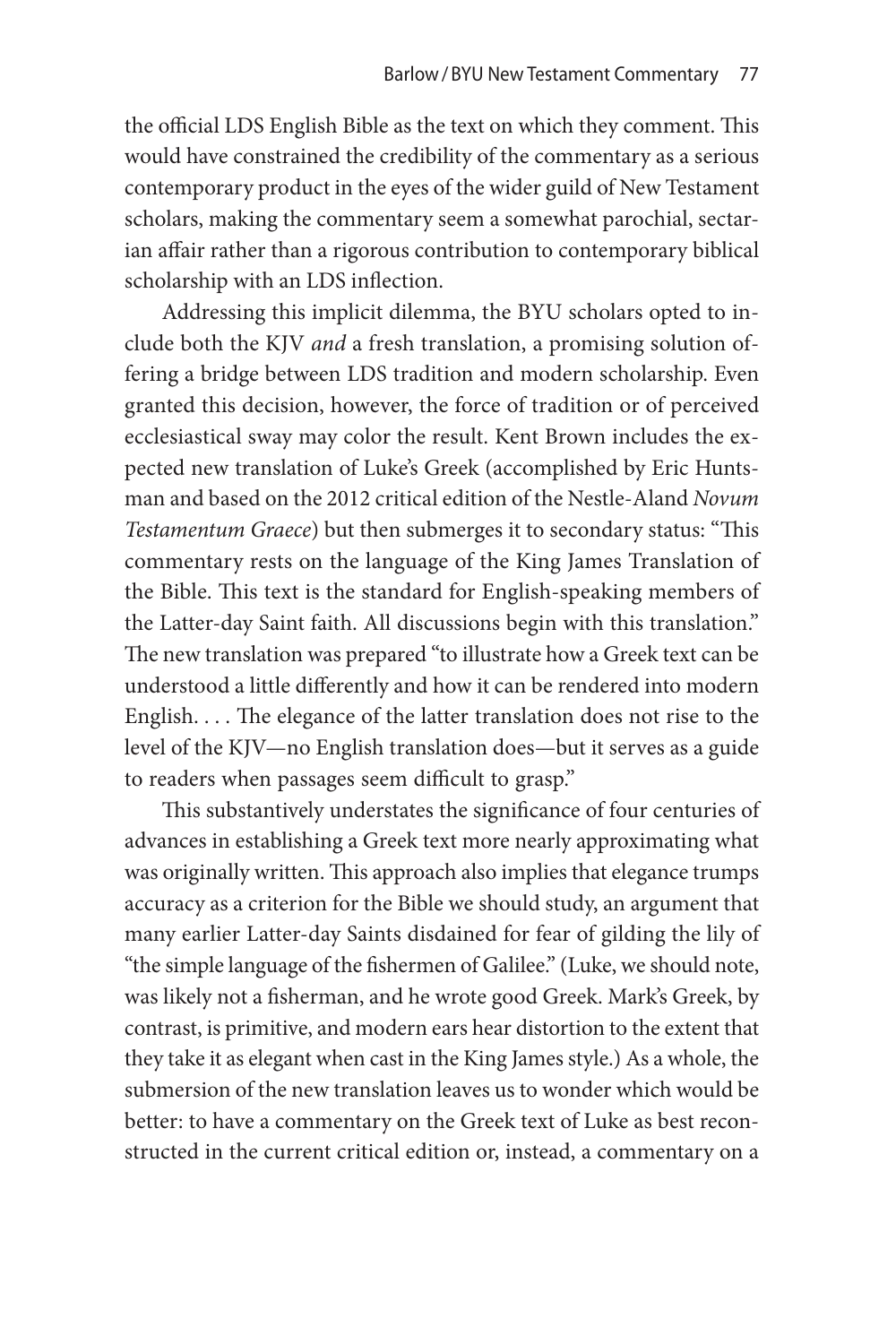400-year-old English translation of Luke based on Greek texts that are much further removed from the originals than those that comprise the critical edition.

A related example of the distinctive religious currents to be navigated is embedded in the terminology the commentary employs. The series offers us not a new "translation," but a fresh "rendition." This label intends to signal a loose English paraphrasing of the original language in passages where it encourages understanding by modern readers. Participating scholars also "render" rather than "translate" to preempt any impression that their work presents itself as an "inspired translation" after the order of Joseph Smith. Moreover, "rendition" permits adoption of phrases and nuances favored by the Prophet but not necessarily extant in the Greek.<sup>8</sup> In some respects, then, the new volumes may be less strictly a commentary on the New Testament than a commentary on the Mormon emendation of the New Testament.

The character of the rendition produced by these uniquely Mormon confluences will prove subtle in many instances, striking in others. How potentially striking is suggested by the work of one scholar originally associated with the series. John Hall's provisional translation of John 1:1, which, he argues, the Greek allows, reflects Smith's cosmology, which is at variance with that of historic Christianity. Hall recasts the usual translation (something close to "In the beginning was the Word, and the Word was with God, and the Word was God") as: "In the ruling council was a spokesman, and the spokesman was among the gods and the spokesman was himself a God."9 This contrasts not only with most renditions, but also with Smith's own translation (or experimental/inspired reworking) of the passage, which reads: "In the beginning was the gospel preached

<sup>8.</sup> John W. Welch provided the explanation for the choice of "rendition"; correspondence with author, September 22, 2014.

<sup>9.</sup> John Hall, lecture on the new LDS/BYU translation, February 26, 2006; recorded in notes by Bonoboi, "The LDS New Translation of the New Testament," *One Dude's Mormon Studies* (blog), March 6, 2006, http://onedudesms.wordpress.com/2006/03/06/ the-lds-new-translation-of-the-new-testament/, May 14, 2012. Translation previously confirmed by author's correspondence, July 16, 2010, with Professor John Hall, who is no longer associated with the commentary project.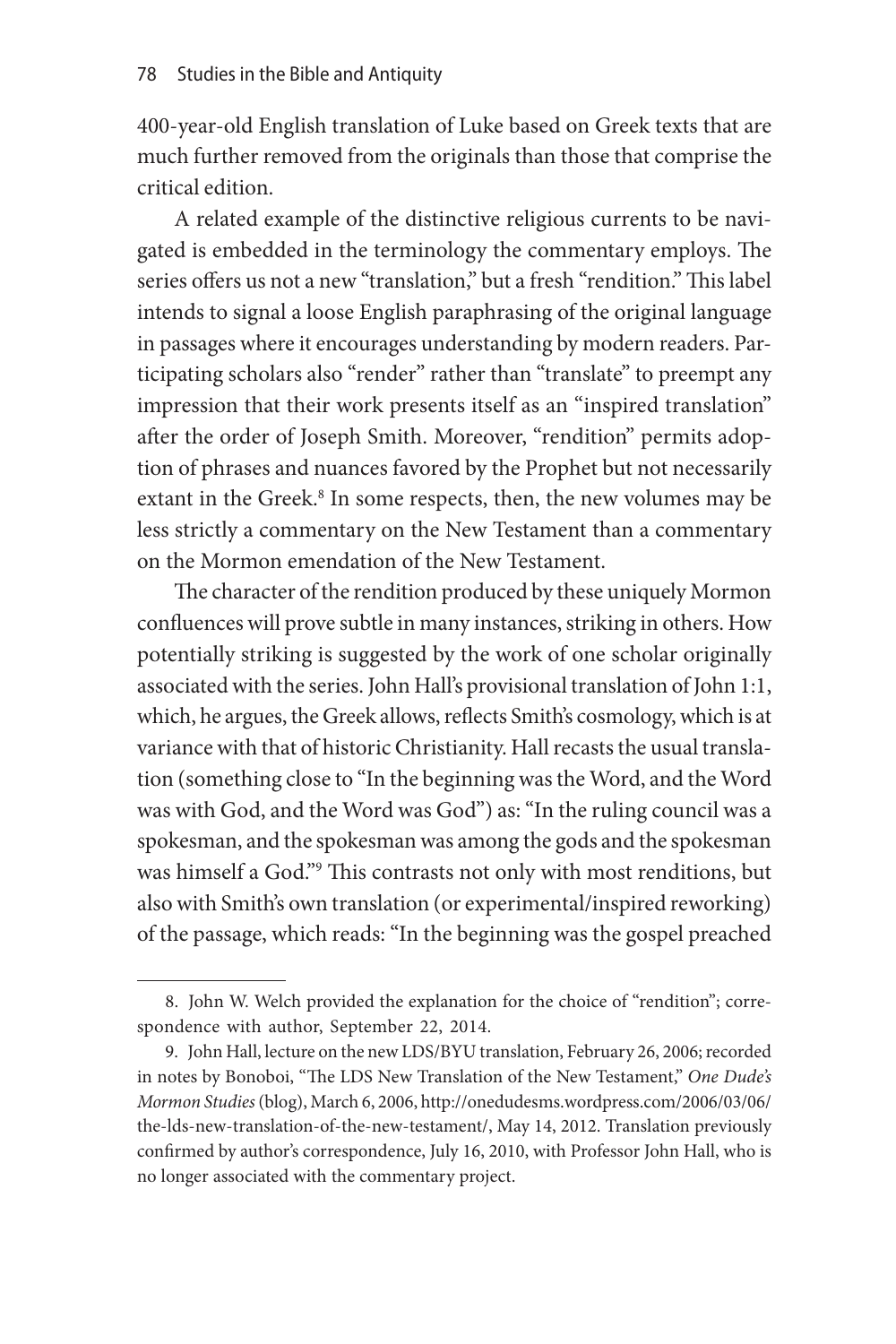through the Son. And the gospel was the word, and the word was with the Son, and the Son was with God, and the Son was of God." Given Dr. Hall's radical departure from translation precedent, on the one hand, and Kent Brown's marginalizing of the new translation in favor of the KJV on the other, it will be interesting to study in what patterned ways future volumes will link with or depart from widely accepted translations of the Greek, as well as Smith's alterations and augmentations of the King James Bible.

Whether scholars cast their new translation in ways that reflect Mormon theology such as John Hall did, or instead incorporate alterations from Joseph Smith's translation or other modern LDS scriptures, their inclinations, and their readers' inclinations, may be prompted by the understanding that, because the Prophet's labors enacted a "restoration" in diverse ways, his work with the Bible is consistently a recovery of the way the text read in its original form. And indeed, Smith's language often leads us in that direction, prompting recent generations of Saints to surmise that the Joseph Smith Translation consistently outranks the critically received Greek text in approximating what was originally written.

This is problematic territory, however, and presents anomalies if one is to be faithful to evidence and modern methods concerning the historical New Testament—evidence expanded and methods revolutionized since Mormonism's founding. Moreover, to think solely in this conventional way constricts apprehension of the scope and character of Smith's restoration. His enactment of the restoration concept was not so simple as "recovery of that which once historically existed," just as his relation with the Bible is vastly more complex than his statement that the Bible is God's word insofar as it is correctly translated. If we think only in this way, confident that first-century Christians thought much like twenty-first-century Latter-day Saints, it is understandable that the new commentary on Luke would find a Mormon-like emphasis on the nuclear family in Luke's awareness and in Jesus's words that other scholars would not find. "For example," writes Brown, "the Latter-day Saint emphasis on families brings a new approach both to Jesus' purpose in providing the miraculous draught of fish that the soon-to-be-called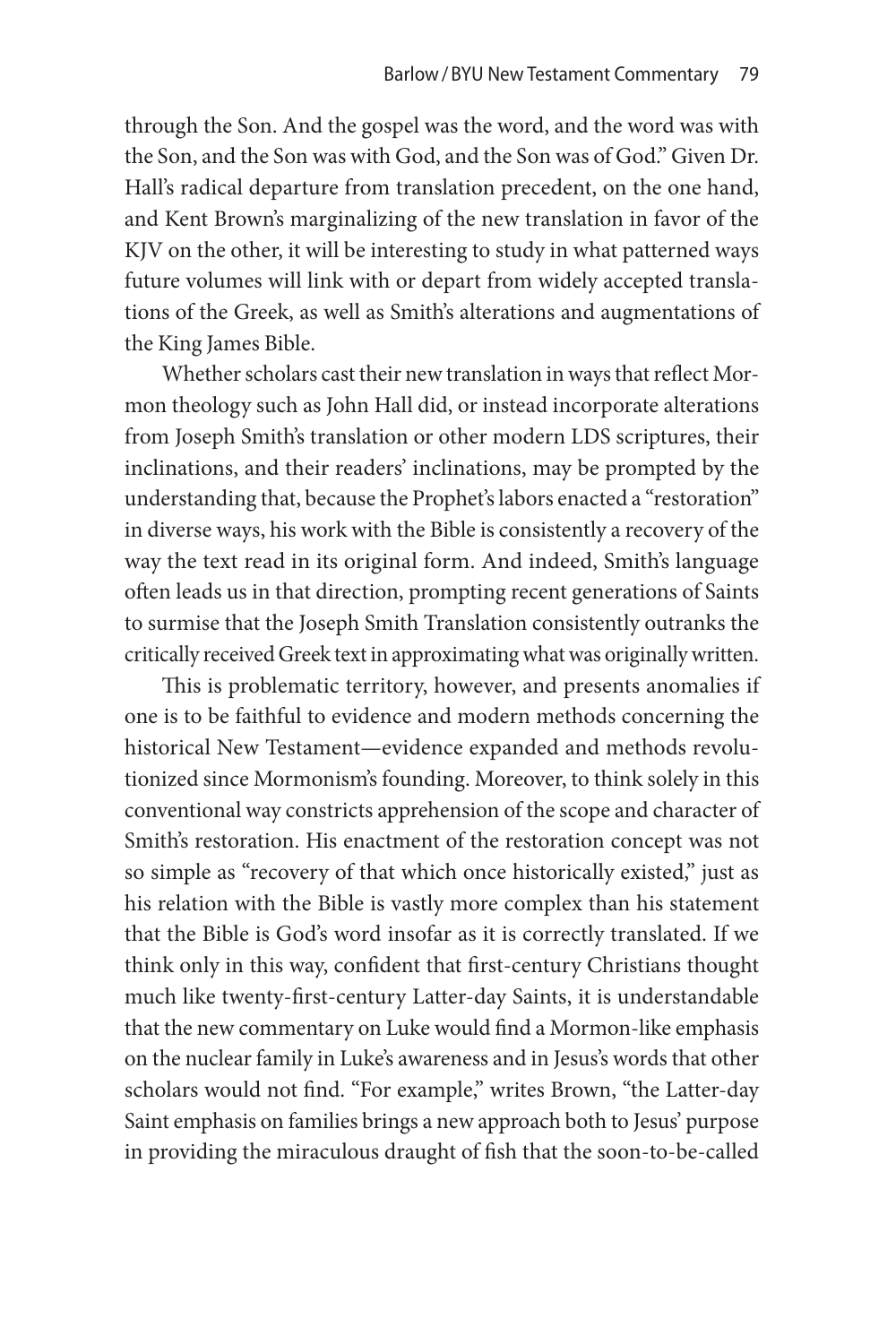disciples lift out of the waters of the Sea of Galilee (see Luke 5:1–11), and to Jesus' sayings about his struggle against 'the chief of the devils,' Beelzebub (see Luke 11:14–26)."

Now it might be instructive to inquire into what Luke has to say about families; that would entail historical-critical methods, and the results may or may not overlap with contemporary LDS emphases. It might also be interesting to examine how LDS discussions of the family have called on Luke; that would incline toward a reception history of Luke. It could further be worthwhile to analyze other theological uses to which Latter-day Saints put Luke's gospel. Any such approaches could be accomplished with rigor and yield insight. But we introduce methodological problems when we apply material that belongs in a reception history, a theological study, or a homily to marshal claims about what the historical author of Luke intended or the historical Jesus did. From an academic vantage, our access to what Luke meant or Luke's Jesus did derives from historical-critical study.

It would help, I think, to appreciate the rich multivalence of Joseph Smith's restoration beyond "the recovery of corrupted historical truths and authority." Additional dimensions of his restoration include "repairing that which is fractured," "completing that which is partial," fusing familiar elements with others both "new" yet "everlasting," bringing forth things not formerly existing in history, but "kept hidden from the foundations of the earth." His translation of the Bible included the recovery of strands of original texts, he said, but he also harmonized contradictions, fixed grammar, offered (what he taught was inspired) commentary, experimented with phrasings, and added long and provocative sections without biblical parallel. All this may have included the (inspired) impulse not simply to recover the biblical text as it once was, but more broadly to recast the Bible *as it ought to have been*, so as to comport with the revelations given him. This may even be suggested in a revelation directed to Sidney Rigdon in December 1830, when Smith was engaged almost daily in translating the Bible: "And a commandment I give unto thee—that thou shalt write for him; and the scriptures shall be given*, even as they are in mine own bosom*, to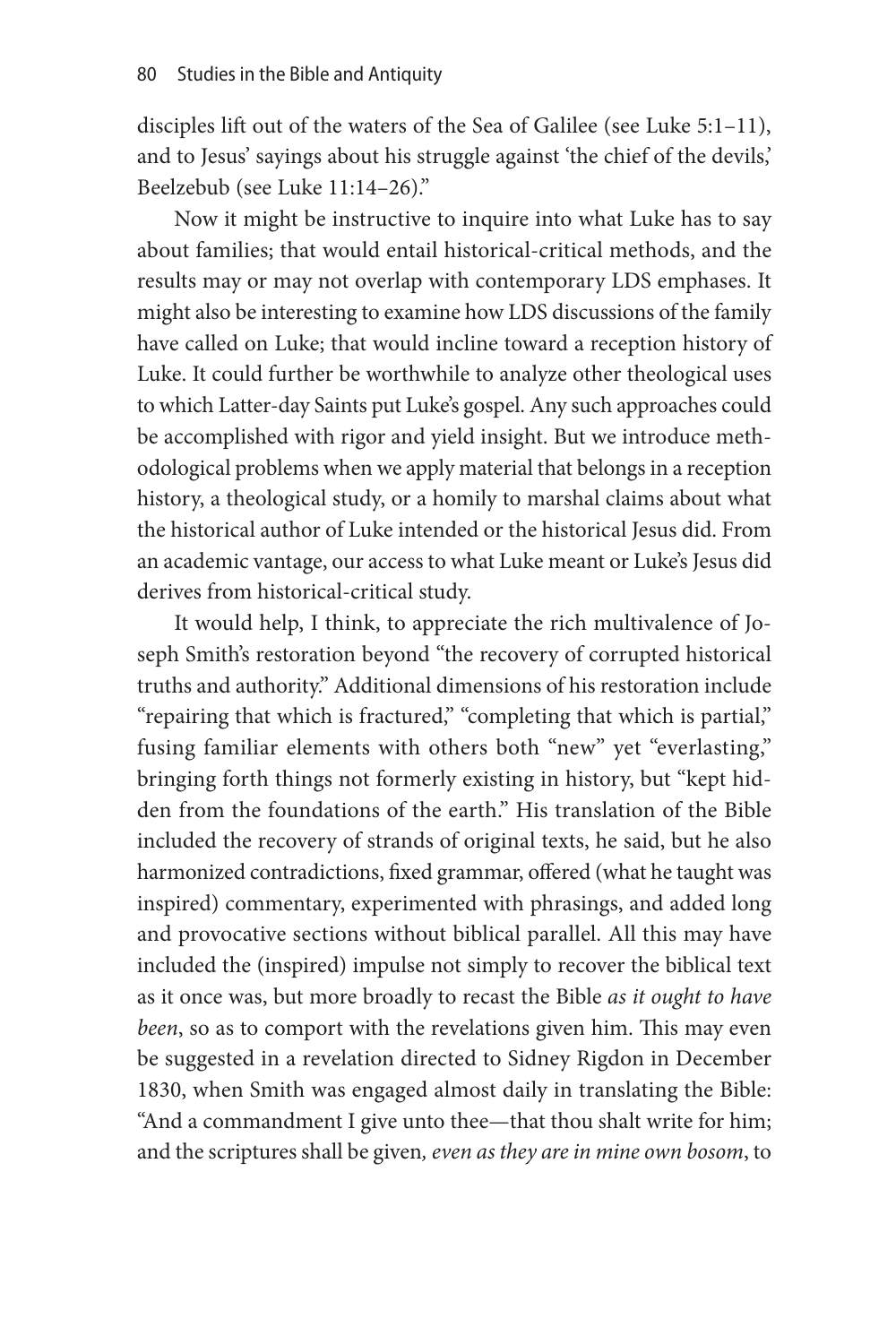the salvation of mine own elect" (Doctrine and Covenants 35:20).<sup>10</sup> This thrust differs from generic *targumic* tradition in Judaism and Christianity to the extent that Smith proceeded by revelation.

This is startling only in relation to our assumptions. It need be no more unsettling than coming to terms with evidence that Smith did not translate the gold plates primarily by looking at the tangible plates themselves. Or that today's hundreds of Native American tribes are not primarily descendants of Hebrews as Smith and his generation believed. Or that, as the church's recent online statement rightly notes, we do not know exactly what relationship the Book of Abraham bears to history and historical documents, though church members have faith in the scripture's inspired source and nature.<sup>11</sup>

All this raises for the New Testament commentary a fundamental question of structure. On the one hand, we can scarcely produce a faithful Mormon-inflected commentary while ignoring relevant modern Mormon revelation. On the other hand, interspersing such revelation

<sup>10.</sup> See Philip Barlow, "To Mend a Fractured Reality: Joseph Smith's Project," *Journal of Mormon History* 38/3 (2012): 28–50.

<sup>11.</sup> https://www.lds.org/topics/translation-and-historicity-of-the-book-of-abraham ?lang=eng: "Evidence of ancient origins, substantial though it may be, cannot prove the truthfulness of the book of Abraham any more than archaeological evidence can prove the exodus of the Israelites from Egypt or the Resurrection of the Son of God. The book of Abraham's status as scripture ultimately rests on faith in the saving truths found within the book itself as witnessed by the Holy Ghost. . . . Moreover, documents initially composed for one context can be repackaged for another context or purpose. Illustrations once connected with Abraham could have either drifted or been dislodged from their original context and reinterpreted hundreds of years later in terms of burial practices in a later period of Egyptian history. The opposite could also be true: illustrations with no clear connection to Abraham anciently could, by revelation, shed light on the life and teachings of this prophetic figure. . . . [Among possible explanations of the Book of Abraham is that] Joseph's study of the papyri may have led to a revelation about key events and teachings in the life of Abraham, much as he had earlier received a revelation about the life of Moses while studying the Bible. This view assumes a broader definition of the words *translator* and *translation*. According to this view, Joseph's translation was not a literal rendering of the papyri as a conventional translation would be. Rather, the physical artifacts provided an occasion for meditation, reflection, and revelation. They catalyzed a process whereby God gave to Joseph Smith a revelation about the life of Abraham, even if that revelation did not directly correlate to the characters on the papyri."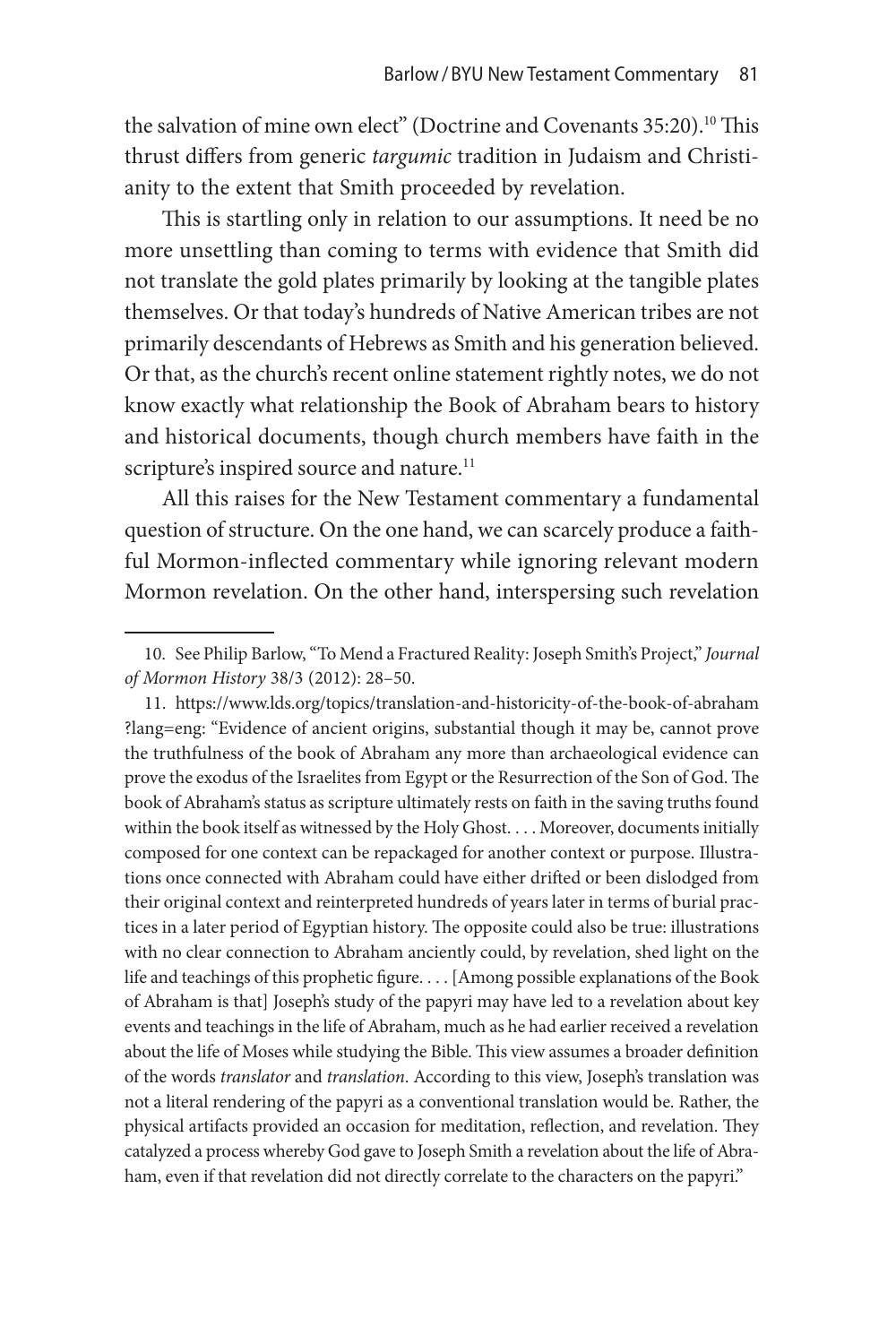promiscuously with the historically received New Testament, in the context of a commentary informed by the flood tide of persuasive modern scholarship, is a shotgun marriage of different kinds of insight. The offspring of such a marriage may not be an integrated Rembrandt-like portrait of Christ and emergent Christianity in the first century, but a clashing, inadvertent cubism à la Picasso. Intentional cubism, to be sure, has jarred many a viewer toward new perspectives. But is this the result our commentators seek?

### A modest proposal

After the well-intentioned second-century Christian convert Tatian put together his *Diatessaron*, this synthesis, or "harmony," of the four Gospels, the most prominent of its kind in early Christianity, became within a century the primary Gospel text in Syria. Not until the fifth century did church authorities there deem it wise to return to the four separate Gospels as they were handed down and given authoritative status elsewhere in Christendom. Attempting to homogenize the four Gospel accounts into a single narrative was a natural urge, but it prompted Tatian, sometimes arbitrarily, to choose one gospel's account of an episode or a saying over others where they conflicted, to omit certain contradictory material in his sources, to conflate others, and to manufacture his own narrative sequence that differed from those of both John and the synoptic Gospels. The result was not a secure improvement in viewing the historical Jesus. It was more analogous to a modern person attempting to harmonize, perhaps by computer, four photographs of four different artists' sculptures of the Madonna and presuming the resulting composite to be superior to any of them. Methinks I hear a turning in Michelangelo's grave.

Sobered by that thought, might the forthcoming commentary adopt a format echoing the venerable *Interpreter's Bible* and its "New"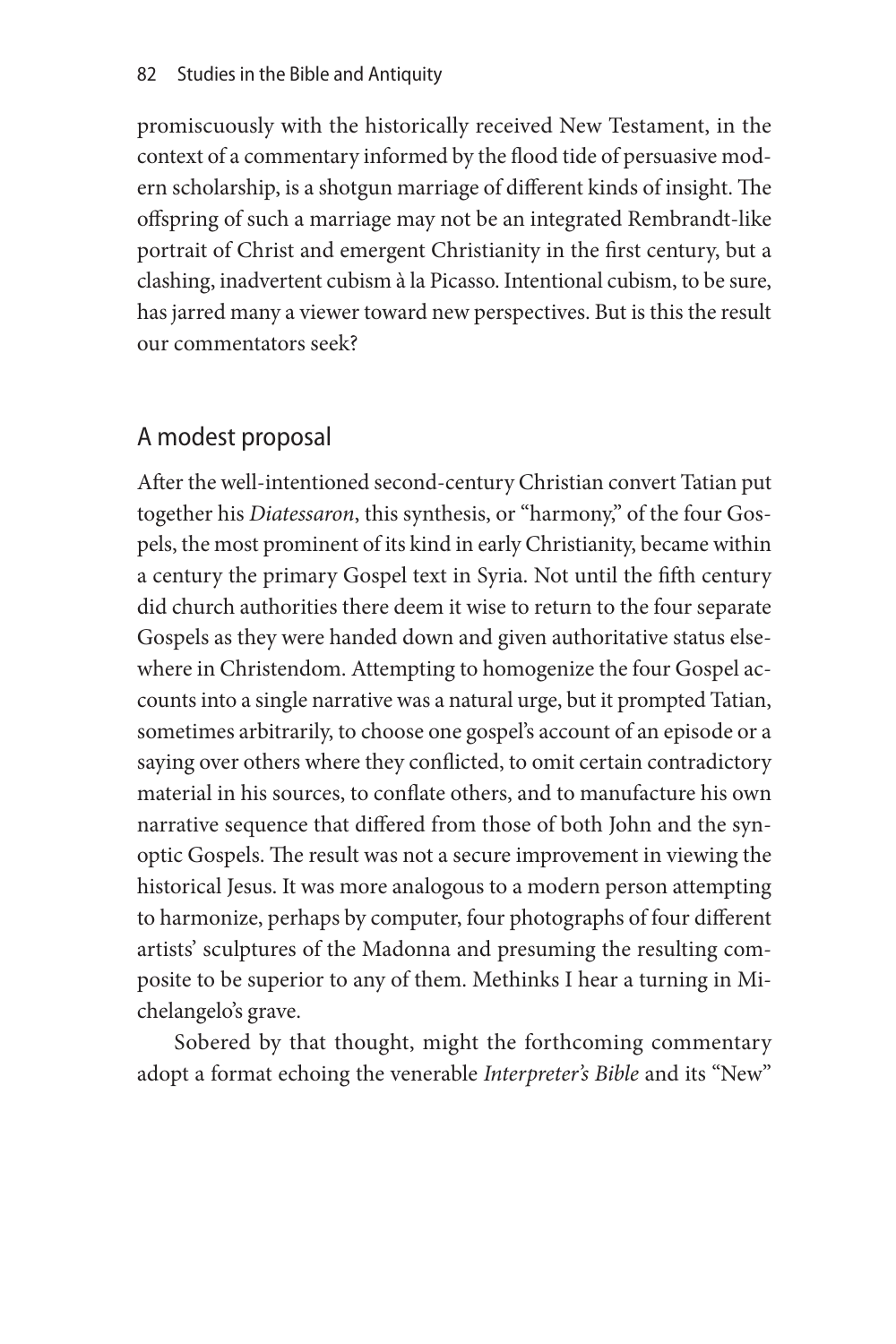iteration? This commentary's format divides each page into three parts:<sup>12</sup> the top consists of parallel columns of two translations of the Greek text; the middle is scholarly analysis and commentary explaining those texts; the bottom consists of devotional reflection and practical applications. Might the BYU commentary be similarly sectioned: the top with its two translations of each New Testament pericope; the middle consisting of exegesis, commentary, and context *as determined by scholarly tools available to any trained scholar*; the bottom treating amendments and augmentations from the Joseph Smith Translation, connections to additional Latter-day Saint scripture and applications by church leaders, and perhaps devotional material in that or a fourth section? This layout would (1) allow the historical New Testament its independent integrity; (2) embrace the best critical research, evidence, and thought interpreting and contextualizing it; and (3) without conflating the separable insights of modern revelation and that which is established through historical and literary tools, still respect the faith perspectives of Latter-day Saints as independent revelations, while putting them in conversation with the received historical New Testament and its informed interpreters.

### What should be the relationship of scholarship and faith?

Among a hundred colorful quips of popular evangelist Billy Sunday from a century ago is this answer to our question: "When the word of God says one thing and scholarship says another, scholarship can go to hell!" As a believer, I might be more sympathetic to Sunday's fervor if we could be more certain than we can be that everything purporting to be God's word *is* God's word. Scholars and those who regard scholarship, however, including scholars of faith, are doomed to have to account also for the sort of verifiable evidence and argument available to everyone, including those outside their faith. If there be revelation from the divine,

<sup>12.</sup> Instances where too much commentary follows a given pericope preclude each page from beginning with a new scriptural passage.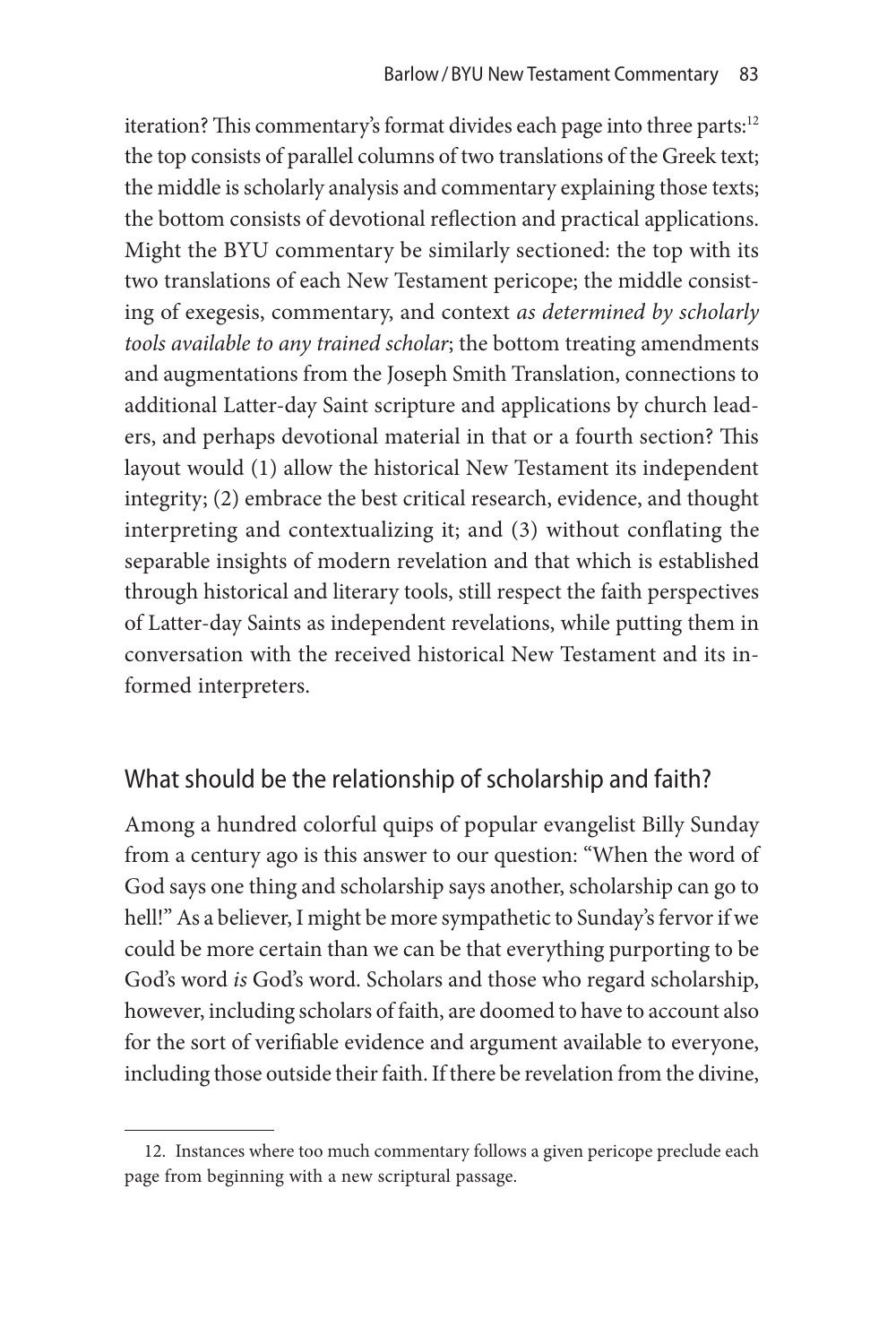it seems to come "through a glass, darkly," conveyed to human beings in human contexts and filtered through human capacities "after the manner of their own languages" and thought.<sup>13</sup> If there is a God behind the biblical portrayals of God, as we believers hold, we ought not forget what I call "Job's friends' syndrome": one can displease the God of truth, as they did, by defending God on illicit grounds.

Shall all respectable scholarship be secular, then? "By no means!" as Paul was fond of saying.

A quarter of a century ago, the esteemed historian David Brion Davis reviewed the three-volume, 2,000-page, state-of-the-art *Encyclopedia of the American Religious Experience.* Though appreciating the landmark collection, he was vexed that believers among the one hundred contributors had, for fear of partisanship, so cloaked their private commitments that religion in the *Encyclopedia* seemed anesthetized and neutered. The disjunction between erudition and the phenomenon it so coolly assessed prompted Davis to contemplate the volumes' most likely readers. The image that occurred to him was of "countless numbers of married couples consulting one hundred celibate monks and nuns for their wisdom on the American sexual experience."14 I agree with the author of Job that we can err in attempting to defend God by being insufficiently informed, religiously presumptuous, or wrongly motivated. I agree also with David Brion Davis that there is no need for religionists (or secularists for that matter) to keep their authentic selves antiseptically separated from their writing. What *is* required of all camps who respect evidence and thoughtfulness and who write and read under the banner of authentic scholarship, however, is that the evidence and best thinking available to all must be accounted for. There is nothing intellectually inferior about possessing faith, but scholars qua scholars cannot responsibly fail to account for available evidence simply by asserting their faith (whether that faith be Mormon, Muslim, Catholic, Baptist, or Humanist).

<sup>13.</sup> We can see this at work, for example, in the several first-person accounts of Joseph Smith's first vision.

<sup>14.</sup> David Brion Davis,"Review Essay," *Religion and American Culture* 1 (Winter 1991): 119–27.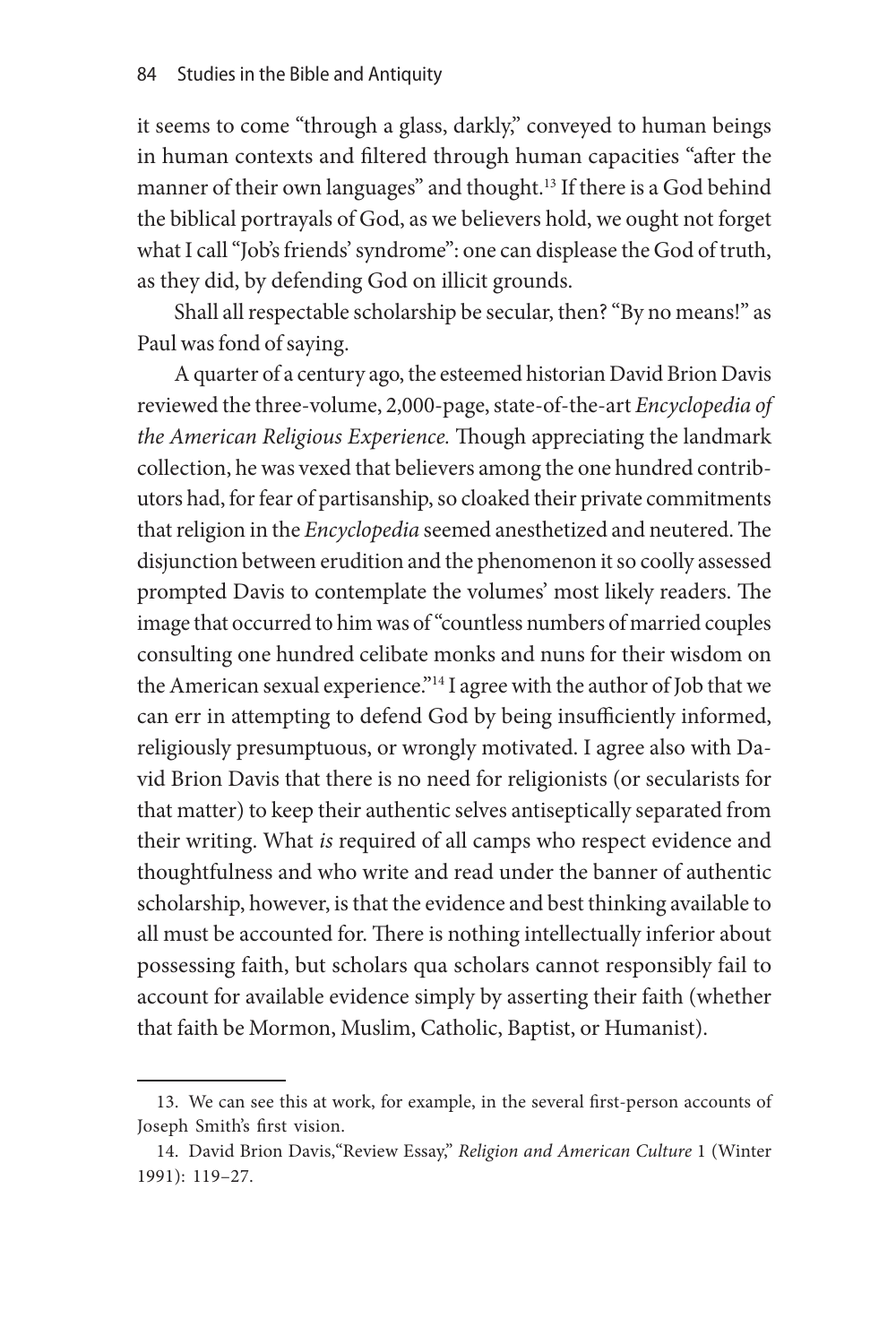As with many religions in the twenty-first century, there is abroad in Mormondom a crisis of faith among a growing number, spread especially by the Internet and word of mouth. Among the seeds of this discontent is a sense of betrayal when people encounter aspects of the church's history that crack their perceptions and the faith that entwines with them: "Why was I never taught this? What else has been kept from me?" In recent years, the church has responded variously, increasingly recognizing the importance of a probing history and a membership that has access to it, as evidenced by the broadened and elevated caliber of well-educated historians it has hired in its historical department, incipient changes coming in its curricula and manuals for classes, candid and competent publications it has sponsored on once-forbidden topics, and more informed and candid statements it now posts on its websites on controversial questions of history and theology. This represents an admirable and necessary step forward, enabling the faith of its interested constituents to be more deeply rooted and organically flexible, rather than brittle and easily withered under each new challenge that may arise in the twenty-first century.

Before damage to faith broadens exponentially, the times may be nigh when a parallel competence, candor, and thoughtfulness will need to thrive among Latter-day Saints in understanding the Bible. The coming commentary on the New Testament could provide a scaffolding. Done well, such a work would allow for both spiritual and scholarly spheres, not just their outward forms. Done exceedingly well, the volumes may militate against scholarship becoming inert and faith naïve.

A generation ago, Truman Madsen invited a cluster of prominent religious scholars to Provo to reflect on Mormonism and Judeo-Christian parallels. Among them was the great New Testament scholar and dean of the Harvard Divinity School, Krister Stendahl, who spoke on the Sermon on the Mount and 3 Nephi. I encountered him shortly after his return to Cambridge and asked him about his experience. He stared at the ground for a long ten seconds, then replied softly, "I haven't processed it fully. It was as potent as being among the Jews in Jerusalem." Stendahl was a friend to the Mormons, receiving international press in defending